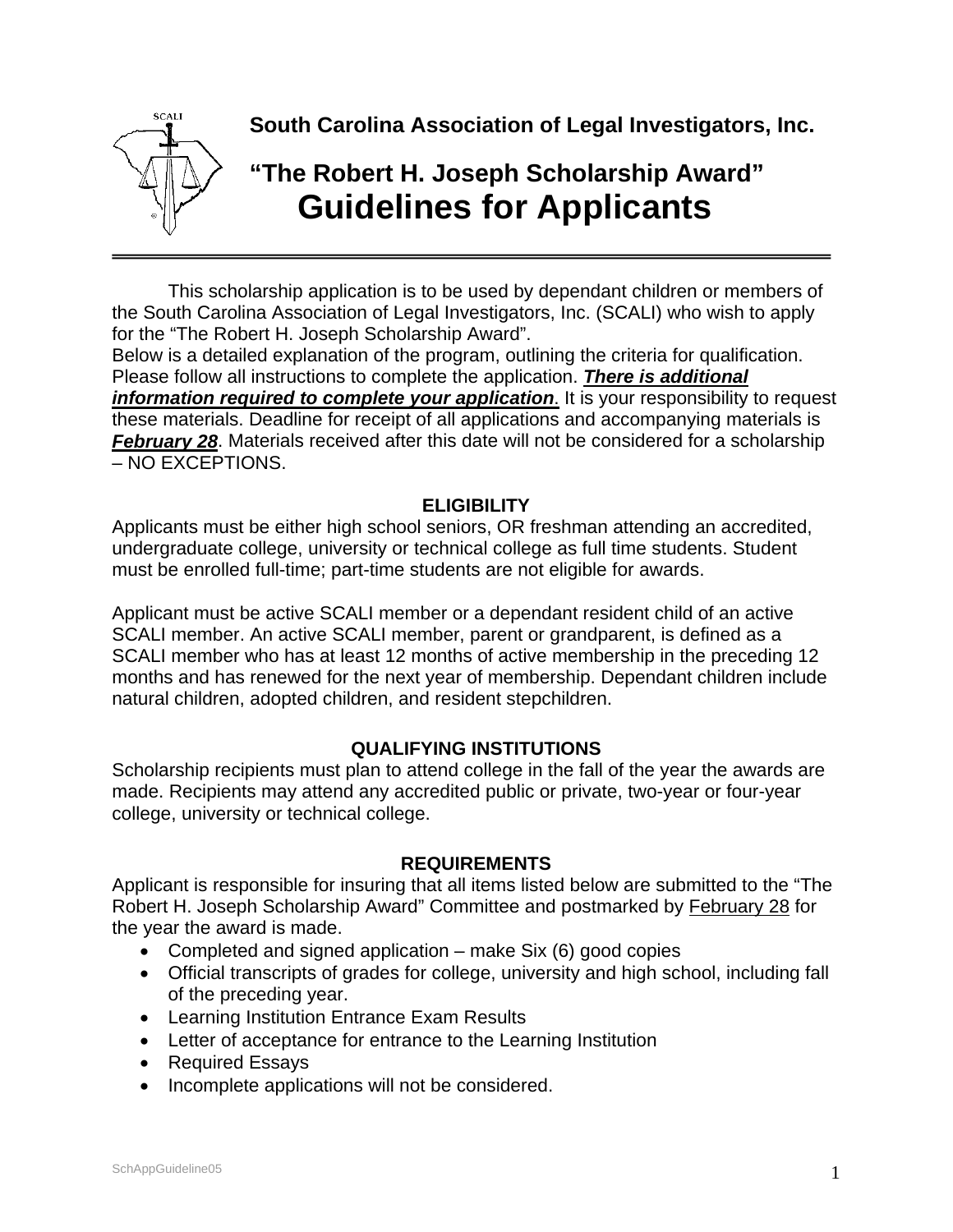#### **AWARDS**

- Scholarships are not automatically renewed, but the student will be considered for subsequent awards if they provide evidence of continued interest and continued enrollment and good standing in a college program leading to a degree or an associate degree.
- **Applications will be reviewed and winners selected by the Scholarship** Committee, which will consider applicant's grades, extracurricular activities, employment experience and evaluations. All applicants will be notified of their status after the Committee meeting. Scholarship funds will be disbursed from the SCALI Operating Account directly to the recipient. The amount of the scholarship award to be distributed is determined by the SCALI yearly operating budget.

#### **COMMITTEE PROCEDURE**

Following the receipt of the completed application package, the "The Robert H. Joseph Scholarship Award" Committee Chairperson will forward the copies (with the applicant's name removed) to all committee members. Therefore it is important that the copies are of good quality. Each committee member will evaluate/score, and maintain the original application package. Committee members score sheets will be returned to the Committee Chairperson, who will then tabulate the scores to establish the scholarship winner. The "The Robert H. Joseph Scholarship Award" Committee will select a winner each year according to academic merit and potential to succeed in the student's chosen educational field. The "The Robert H. Joseph Scholarship Award" Committee will make the decision by evaluating the information received from the applicant and the high school or college. Application for the scholarships is competitive. The Scholarship Committee's scores are tabulated by the Committee Chairperson. The scholarship approval is based on average scores compared to other applicant's average scores. The highest score wins the scholarship. Only one scholarship will be awarded per year. Decisions by the "The Robert H. Joseph Scholarship Award" Committee are final.

The scholarship award recipient will be announced at the SCALI annual conference.

**Six (6) copies of the Application and Materials must be mailed to:** 

#### **"The Robert H. Joseph Scholarship Award" Committee PO Box 835 Simpsonville, SC 29681-0835**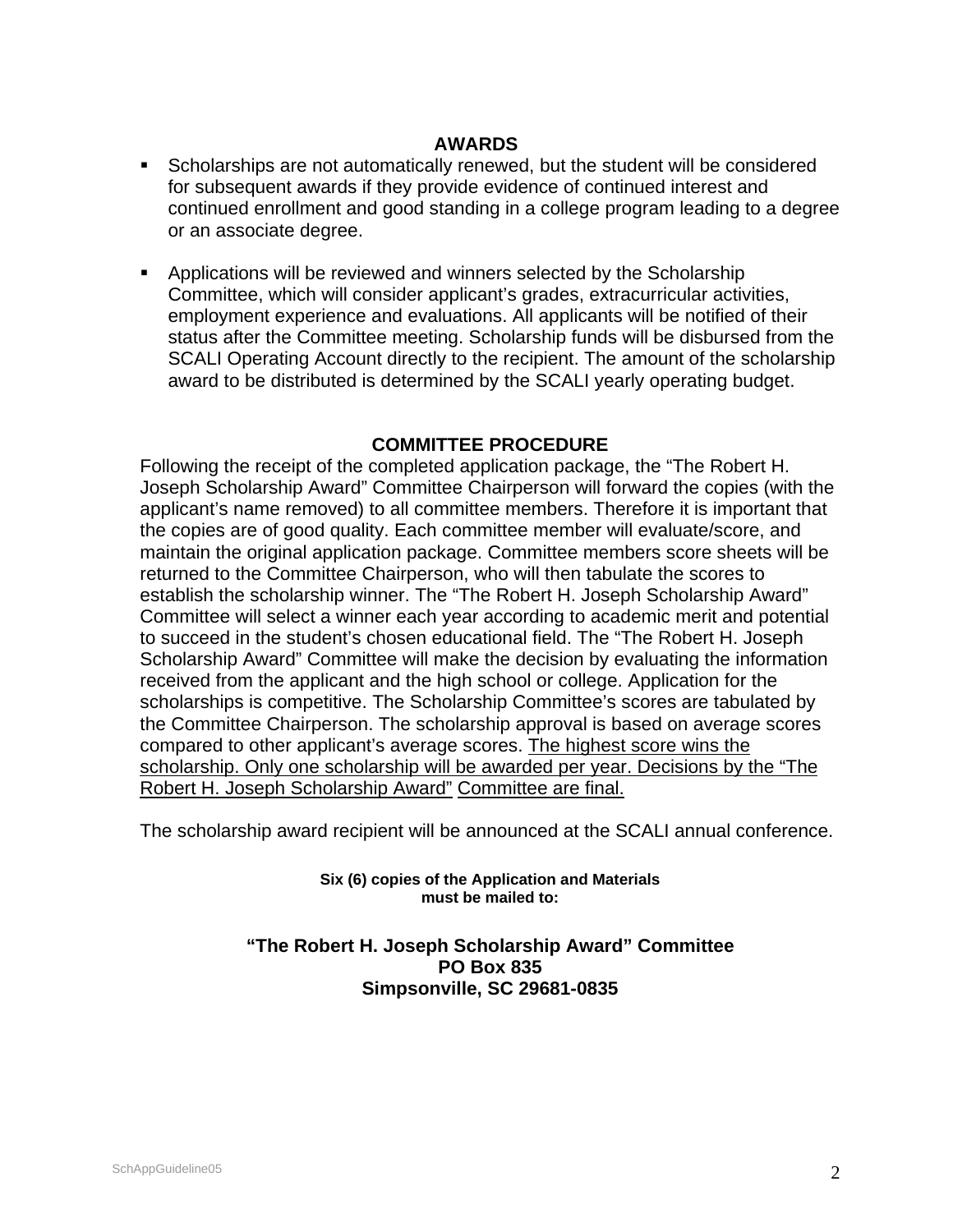

## South Carolina Association of Legal Investigators, Inc. "The Robert H. Joseph Scholarship Award" **APPLICATION**

#### **BACKGROUND INFORMATION**

|  | A. APPLICANT INFORMATION                                                                                        |                                                    |                                                                                                                                                                                                                                |  |  |
|--|-----------------------------------------------------------------------------------------------------------------|----------------------------------------------------|--------------------------------------------------------------------------------------------------------------------------------------------------------------------------------------------------------------------------------|--|--|
|  | $S.S.$ #                                                                                                        |                                                    | Date of Birth:                                                                                                                                                                                                                 |  |  |
|  | Permanent Address:                                                                                              |                                                    | Mailing Address:                                                                                                                                                                                                               |  |  |
|  | the contract of the contract of the contract of the contract of the contract of the contract of the contract of |                                                    | the communication of the communication of the communication of the communication of the communication of the communication of the communication of the communication of the communication of the communication of the communic |  |  |
|  | the contract of the contract of the contract of the contract of the contract of the contract of the contract of |                                                    | <u> 1989 - Johann Barn, amerikansk politiker (d. 1989)</u>                                                                                                                                                                     |  |  |
|  | <b>B. SCALI SPONSOR INFORMATION</b>                                                                             |                                                    |                                                                                                                                                                                                                                |  |  |
|  |                                                                                                                 | Full Name: <u>Cambridge Relation</u> to Applicant: |                                                                                                                                                                                                                                |  |  |
|  |                                                                                                                 |                                                    |                                                                                                                                                                                                                                |  |  |
|  |                                                                                                                 |                                                    | $Fax:$ E-mail:                                                                                                                                                                                                                 |  |  |
|  | Member Since:                                                                                                   |                                                    |                                                                                                                                                                                                                                |  |  |

#### **II EDUCATION INFORMATION**

#### A. High School Information:

For each high school attended, please give the following information. If more than one, list most recent first. (An official certified copy of applicant's transcript must be attached for each institution attended.)

| <b>High School</b><br><b>Address</b> | Dates of<br><b>Attendance</b> | GPA on a<br>scale of -x | <b>Class</b><br><b>Class Size</b> | Did you Graduate?<br>Major |
|--------------------------------------|-------------------------------|-------------------------|-----------------------------------|----------------------------|
| Telephone<br>1.                      |                               |                         |                                   |                            |
| 2.                                   |                               |                         |                                   |                            |
| 3.                                   |                               |                         |                                   |                            |
|                                      |                               |                         |                                   |                            |
|                                      |                               |                         |                                   |                            |

 $\ddot{\phantom{1}}$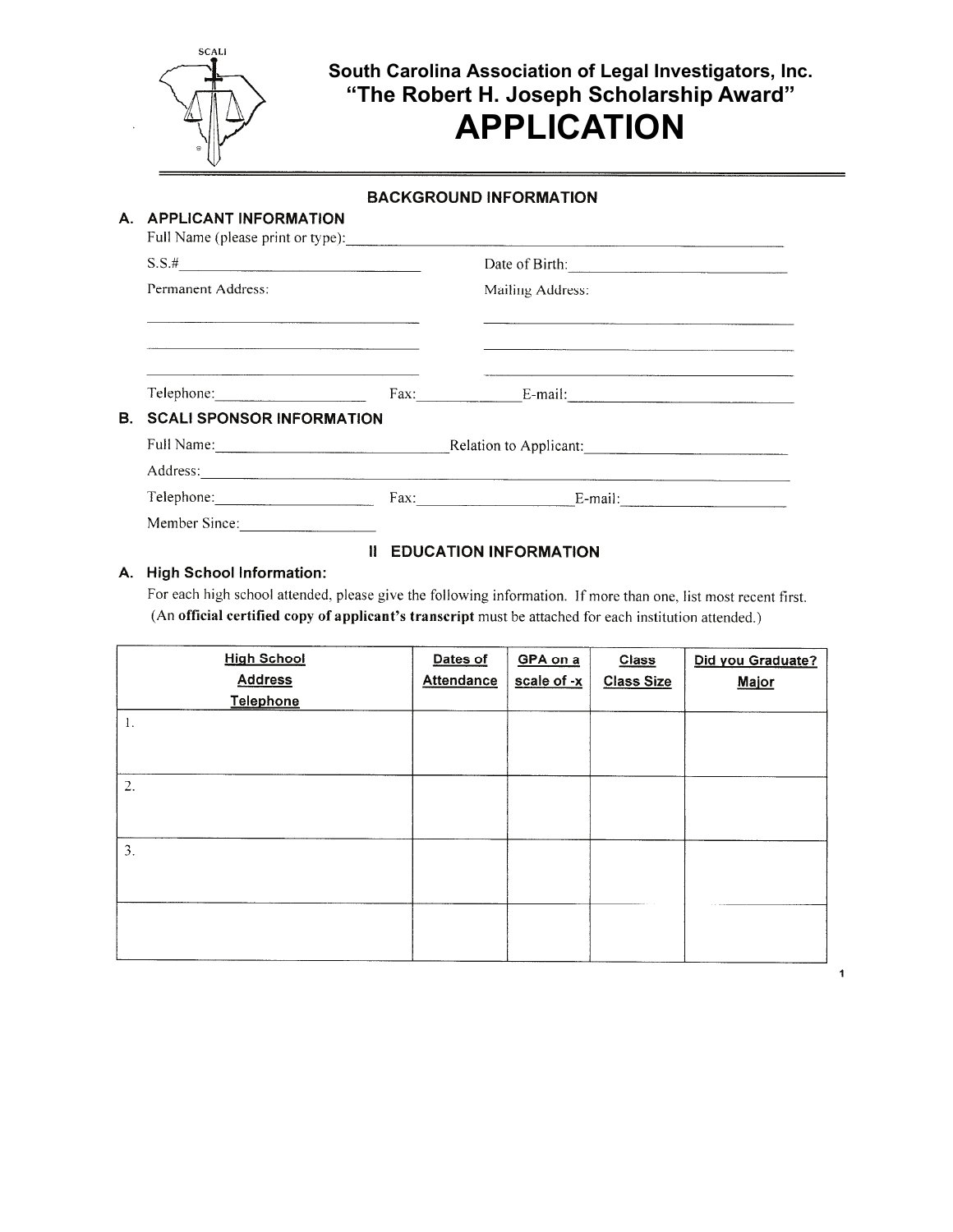#### **B. Learning Institution Entrance Exam Results**

#### (Fully Accredited College, University, Trade School, or Community College)

| ACT: Score: | SAT: Score: |
|-------------|-------------|
| Date Taken: | Date Taken: |

#### C. Please provide letter of acceptance for entrance to the Learning Institution.

#### D. Learning Institution Information:

For each learning institution attended, please give the following information.

If more than one, list most recent to the oldest.

| <b>Learning Instiution Name</b><br><b>Address</b> | Dates of<br><b>Attendance</b> | Major/<br>Minor | Did you Graduate?<br>Projected | GPA/<br><b>Scale</b> | <b>Official</b><br><b>Ranking of</b> |
|---------------------------------------------------|-------------------------------|-----------------|--------------------------------|----------------------|--------------------------------------|
| Telephone                                         |                               |                 | <b>Graduation date</b>         |                      | Institution                          |
| 1.                                                |                               |                 |                                |                      |                                      |
| 2.                                                |                               |                 |                                |                      |                                      |
| 3.                                                |                               |                 |                                |                      |                                      |
| $\boldsymbol{4}$ .                                |                               |                 |                                |                      |                                      |

#### Il Financial Information

A. How do you intend to pay for your education?

B. If you have received scholarships, please complete the following:

| <b>Scholarship Name</b> | <b>Date Received</b> | <b>Renewal Terms</b> | <b>Amount</b> |
|-------------------------|----------------------|----------------------|---------------|
| .                       |                      |                      |               |
|                         |                      |                      |               |
| <u>.</u>                |                      |                      |               |
|                         |                      |                      |               |
| э.                      |                      |                      |               |
|                         |                      |                      |               |

Note: If you have received more than three scholarships or have attended more schools than those listed on the first two pages of this application, please supplement this application with additional pages.

C. Have you previously applied for a SCALI Scholarship? \_ If yes, when? Were you a SCALI Scholarship Recipient?